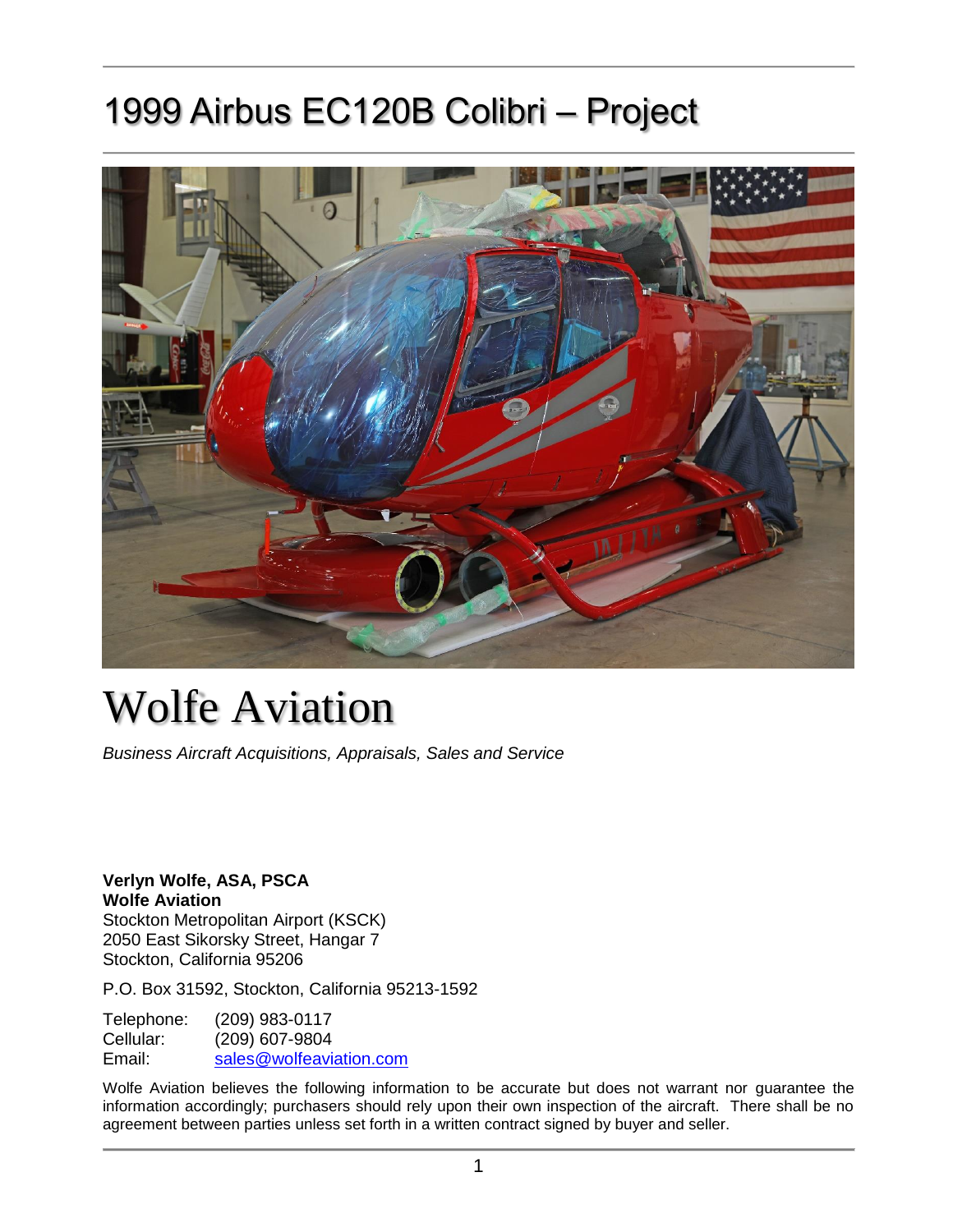## **Details:**

- Registration: JA77YA
- Serial Number: 1048
- Airframe Time: 2,538 Hours total time since new
- Total Landings: 4,979
- Engine: Turbomeca/Safran Arrius 2F serial number 34433, 504 SHP 200 Hours since overhaul Engine overhauled 09/14/2015

2,800 Hours remaining until overhaul, 3,000 hour TBO

- 3,200 Hours total time
- Main Rotor: Hub: 3,862 Hours remaining; 6,400 hour life limit Gearbox: 17,462 Hours remaining; 20,000 hour life limit Blades: 17,462 Hours remaining; 20,000 hour life limit • Tail Rotor: Gearbox: 652 Hours remaining; 2,500 hour overhaul interval
	- Blades: 8,299 Hours remaining; 8,500 hour life limit
- (tail rotor blades need repair or replacement)
- Inspection: 100 Hour/12 month, and 500 hour/24M inspections c/w 10/23/2017
- Records: Complete logbooks and component time cards
- Damage: Tail rotor blades ingestion of blanket
- Price:  $$400,000$  USD as is, where is
- Location: Stockton Metropolitan Airport (KSCK), Stockton, California
- Background: JA77YA sn: 1048 was having its tail rotor blades optically balanced at a
- maintenance facility in Japan, when the following incident occurred: In August of 2018, a mechanic could not see the optical light being displayed onto the rotor blades due to direct sunlight while attempting to balance the rotor blades, so another mechanic retrieved a blanket to shroud the sunlight in an attempt to see the optical lights and the blanket was sucked from the grip of the mechanic into the tail rotor blades causing the damage as specified in the damage report. The helicopter was shipped to Big Valley Aviation, in Stockton, California, United States, an Airbus/Eurocopter authorized service center and FAA FAR Part 145 Repair Station WG3R944L, where it was inspected per Airbus request (damage report and inspection report available upon request). The owner of JA77YA sn: 1048 is selling the helicopter as is, where is. It is ready to ship anywhere worldwide.

## **Avionics:**

- Audio Panel: Audio panel with switching controls
- GPS/Nav/Com: Garmin GNS 430W WAAS GPS/Nav/Com (not pictured, included in box)
- Com #2: Bendix/King KY 196A TSO digital Com
- Horiz. Gyro: Airbus 51022A horizontal gyro indicator
- VEMD: Dual screen vehicle and engine multifunction display
- Transponder: Bendix/King KT 76C TSO transponder
- Encoder: Trans-Cal D120-P2-T remote altitude encoder
- ICS: Intercom system
- ELT: Kannad 406AP 406 MHz ELT with instrument panel switch and indicator
- Clock: Thommen electric clock